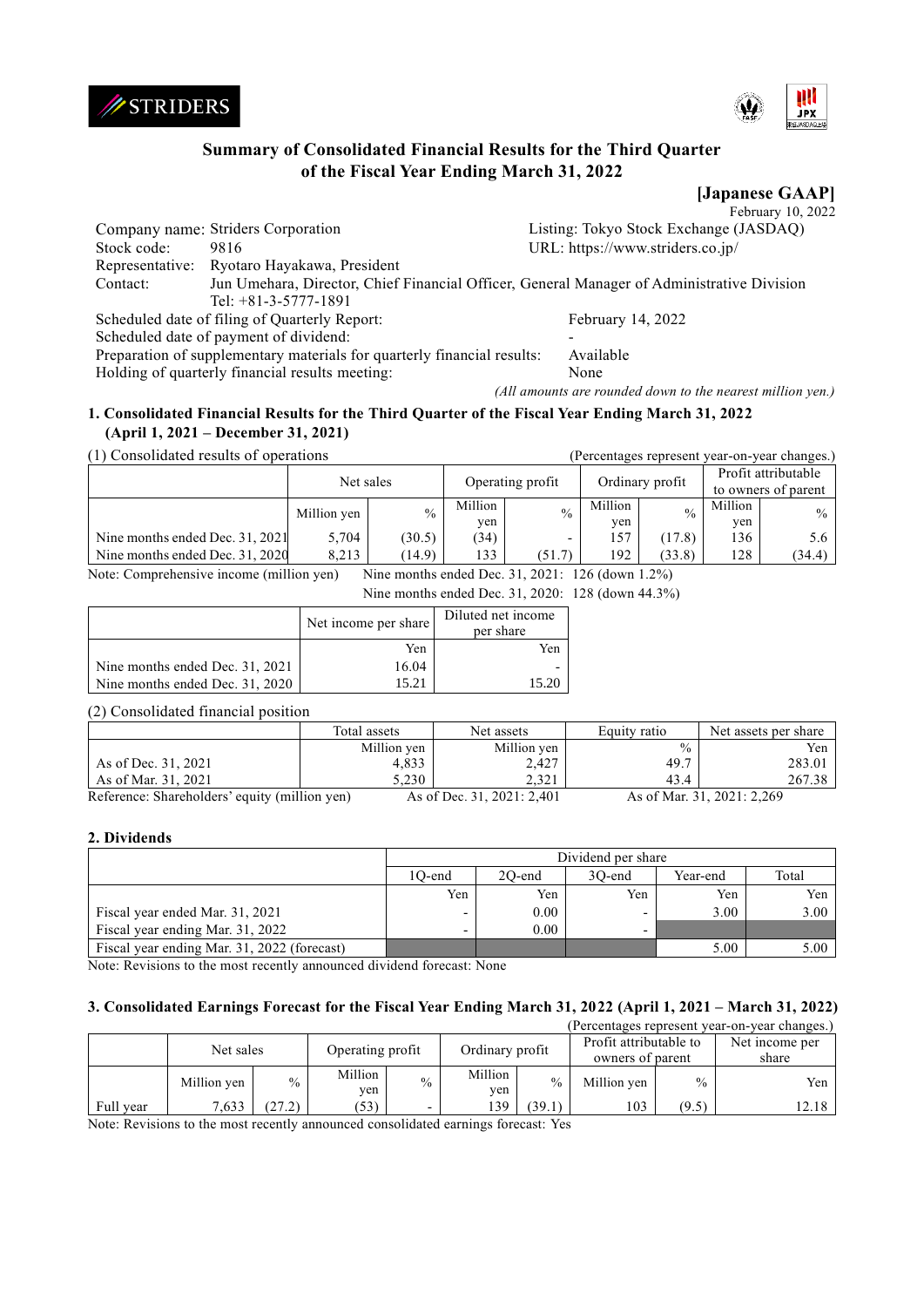#### **\* Notes**

(1) Changes in significant subsidiaries during the period (changes in specified subsidiaries resulting in changes in scope of consolidation): None

Newly added: - Excluded: -

- (2) Application of special accounting methods in the preparation of the quarterly consolidated financial statements: None
- (3) Changes in accounting policies and accounting estimates, and restatements
	- 1) Changes in accounting policies due to revisions in accounting standards, others: Yes
	- 2) Changes in accounting policies other than 1) above: None
	- 3) Changes in accounting estimates: None
	- 4) Restatements: None
- (4) Number of outstanding shares (common shares)
	- 1) Number of shares outstanding at the end of the period (including treasury shares)

| As of Dec. 31, 2021:                                      | 8,912,089 shares | As of Mar. 31, 2021:                              | 8,912,089 shares |
|-----------------------------------------------------------|------------------|---------------------------------------------------|------------------|
| 2) Number of treasury shares at the end of the period     |                  |                                                   |                  |
| As of Dec. 31, 2021:                                      | $425.139$ shares | As of Mar. 31, 2021:                              | $425,139$ shares |
| 3) Average number of shares outstanding during the period |                  |                                                   |                  |
| Nine months ended Dec. 31, 2021: 8,486,950 shares         |                  | Nine months ended Dec. 31, 2020: 8,471,965 shares |                  |

- \* The current quarterly financial report is not subject to quarterly review by certified public accountants or auditing firms.
- \* Explanation of appropriate use of earnings forecasts, and other special items

Cautionary statement with respect to forecasts

Forecasts of future performance in these materials are based on assumptions judged to be valid and information available to the Company's management at the time the materials were prepared. These materials are not promises by the Company regarding future performance. Actual results may differ significantly from these forecasts for a number of reasons. For discussion of the assumptions and other factors considered by the Company in preparing the above projections, please refer to page 3 of the attachments"1. Qualitative Information on Quarterly Consolidated Financial Performance, (3) Explanation of Consolidated Earnings Forecast and Other Forward-looking Statements."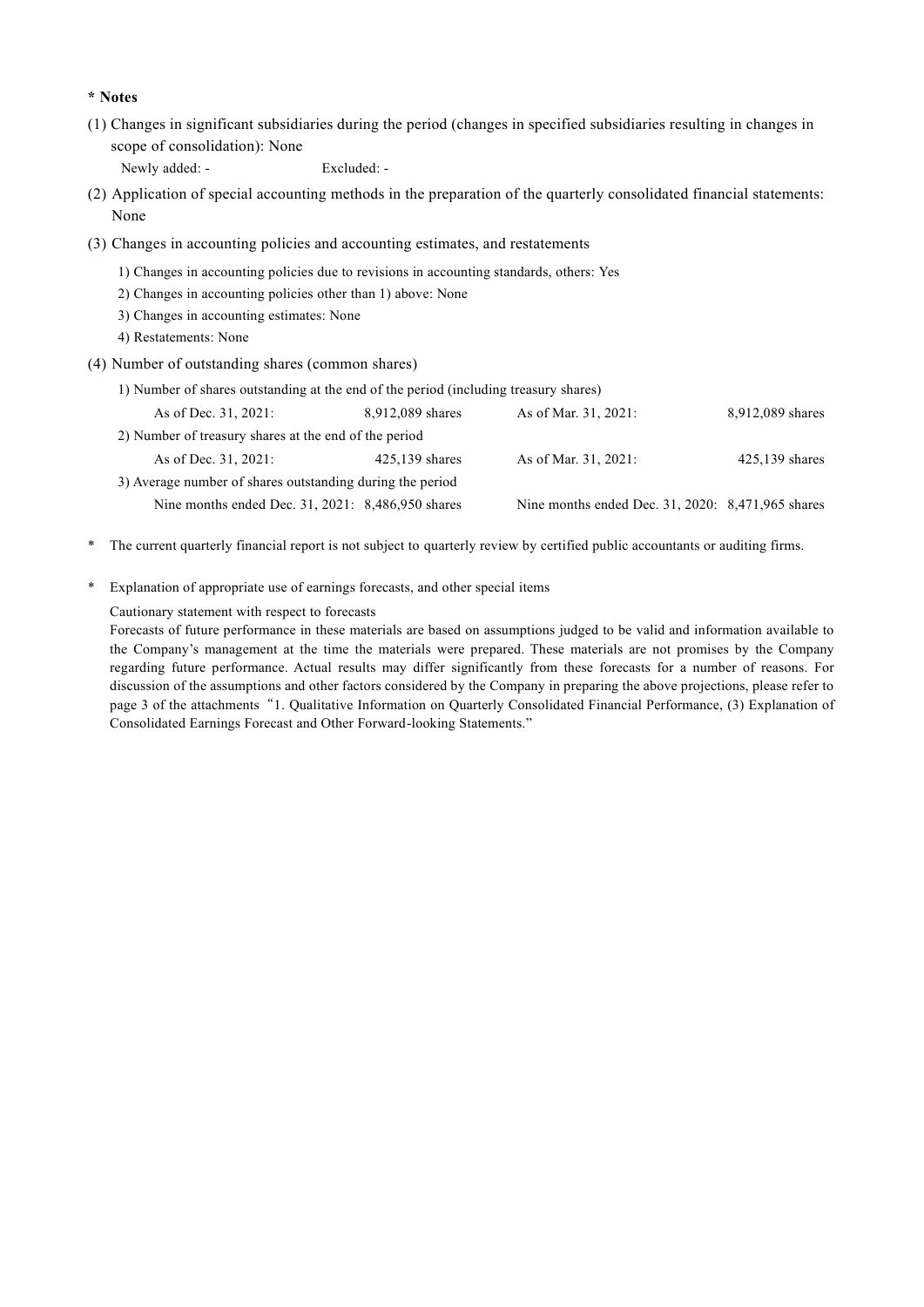# Contents of Attachments

| 1. Qualitative Information on Quarterly Consolidated Financial Performance             | $\overline{2}$ |
|----------------------------------------------------------------------------------------|----------------|
| (1) Explanation of Results of Operations                                               | $\overline{2}$ |
| (2) Explanation of Financial Position                                                  | 3              |
| (3) Explanation of Consolidated Earnings Forecast and Other Forward-looking Statements | $\overline{4}$ |
| 2. Quarterly Consolidated Financial Statements and Notes                               | 5              |
| (1) Quarterly Consolidated Balance Sheet                                               | 5              |
| (2) Quarterly Consolidated Statements of Income and Comprehensive Income               | 7              |
| Quarterly Consolidated Statement of Income                                             |                |
| (For the Nine-month Period)                                                            | $\tau$         |
| Quarterly Consolidated Statement of Comprehensive Income                               |                |
| (For the Nine-month Period)                                                            | 9              |
| (3) Notes to Quarterly Consolidated Financial Statements                               | 10             |
| Going Concern Assumption                                                               | 10             |
| Significant Changes in Shareholders' Equity                                            | 10             |
| Changes in Accounting Policies                                                         | 10             |
| Additional Information                                                                 | 10             |
| Segment and Other Information                                                          | 10             |
| Relation to Revenue Recognition                                                        | 11             |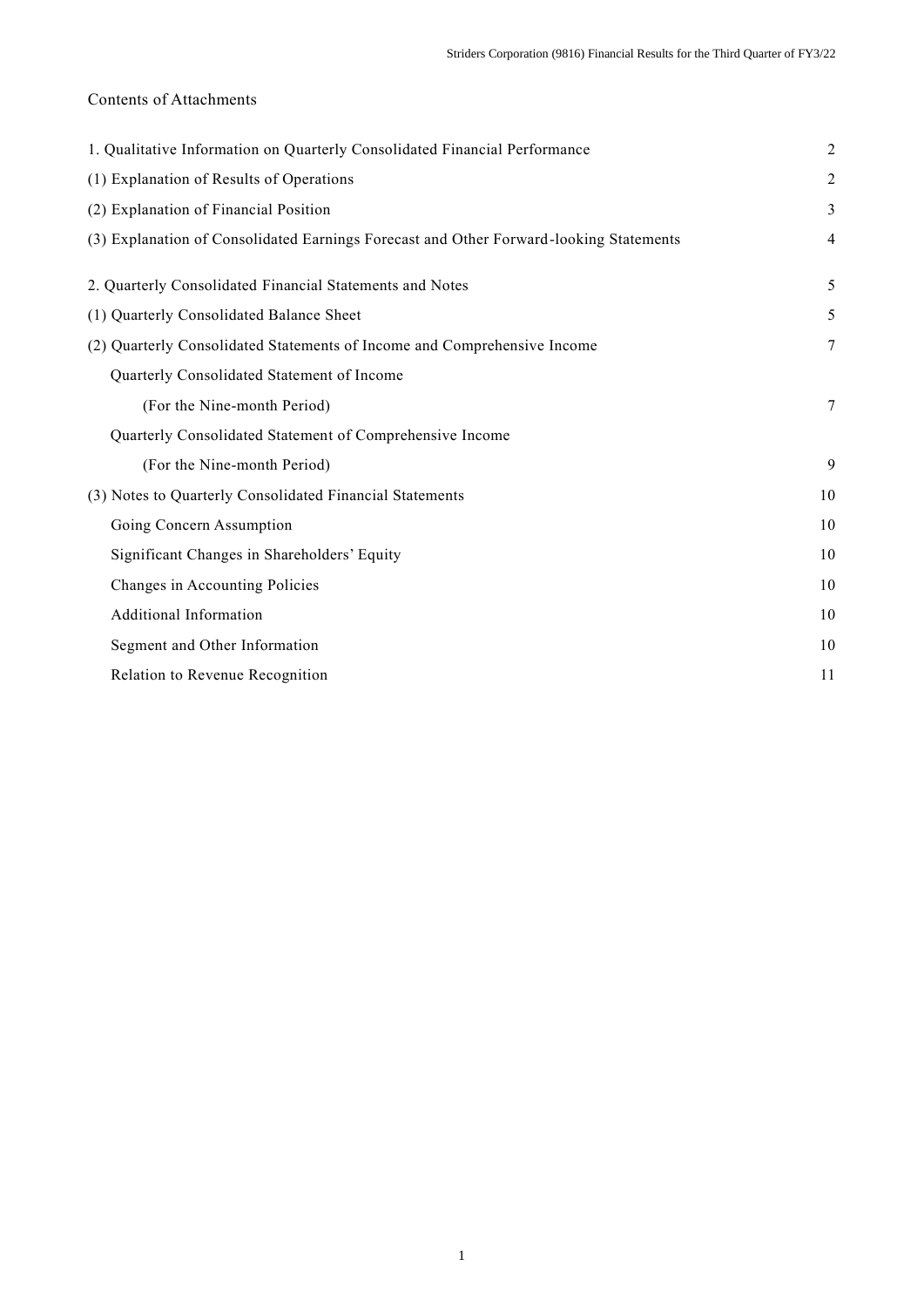#### **1. Qualitative Information on Quarterly Consolidated Financial Performance**

The Group has adopted the "Accounting Standard for Revenue Recognition" (ASBJ Statement No. 29, March 31,2020, hereinafter referred to as the "Revenue Recognition Accounting Standard") from the beginning of the current first quarter. For more information on the application of the Revenue Recognition Accounting Standard, please refer to "2. Quarterly Consolidated Financial Statements and Notes (4) Notes to Consolidated Financial Statements (Changes in Accounting Policies)"

#### **(1) Explanation of Results of Operations**

During the first nine months of the current fiscal year (hereinafter "the period under review"), both Japanese economy and Asian economy experienced some severe conditions due to the spread of new COVID-19 strains. However, the domestic economy has begun to show signs of recovery as a result of the gradual easing of restrictions since October 2021. In addition, the Asian economy, especially the Indonesian economy where our group has a large investment exposure, has also shown small signs of recovery despite the severity of the situation.

Under these economic conditions, the Group (Striders Corporation and its consolidated subsidiaries) continued to pursue new investment opportunities overseas while at the same time working to improve the efficiency of management in existing businesses and considering business strategies to overcome the negative impacts caused by the COVID-19.

Nevertheless, due to the impact of new COVID-19 strains, decreasing rate in real estate trading transactions, and declining demand for tourism, the net sales for the period under review decreased 30.5% to 5,704 million yen, operating loss is 34 million yen compared to 133 million operating profit in the same period last year, ordinary profit decreased 17.8% to 157 million yen, profit before income taxes decreased 15.9% to 172 million yen and net income attributable to owners of the parent increased 5.6% to 136 million yen. The partial transfer of shares in PT. Citra Surya Komunikasi, which was a consolidated subsidiary, has brought a gain on sales of shares of subsidiaries of 13 million yen that was recorded in the second quarter of the current fiscal year.

Business segment performance was as follows:

#### **1) Real Estate Business**

In the real estate business, Trust Advisers Corporation currently operates the residential property business comprising of leasing services for condominium owners as well as rental and condominium building management on a contract basis. The Company also engages in the real estate trading business that caters for condominium owners' needs for buying and selling properties. As for the impact of new COVID-19 strains, the number of units under management, the renewal rate of existing lease contracts, and rent levels in the residential property business remained unchanged, however, the occupancy rate temporarily declined during the period under review. On the other hand, transactions in the land agency business also declined significantly compared to the same period last year. As a result, net sales in the real estate business for the period under review were down 31.7% year-on-year to 4,648 million yen and operating income was down 48.3% year-on-year to 119 million yen.

#### **2) Hotel Business**

In the hotel business, we currently operate Narita Gateway Hotel in the Narita Airport area and Kurashiki Royal Art Hotel in the Kurashiki Bikan Historical Quarter. Narita Gateway Hotel has been leased to Chiba Prefecture since April 18, 2020 as a treatment facility for COVID-19 patients who are asymptomatic or show mild symptoms. The hotel has not been accepting general guests since then. On the contrary, at Kurashiki Royal Art Hotel, the number of hotel guests during the period under review increased, compared to the first half of the current fiscal year (first six months of the current fiscal year), as a result of the significant improvement in containment of COVID-19 since October 2021. Hence, net sales of the period under review were down 1.2% year-on-year to 724 million and operating income was up 40.7% year-on-year to 60 million yen. During the period under review, both hotels continued to implement the employees' work absence shift while the central government and local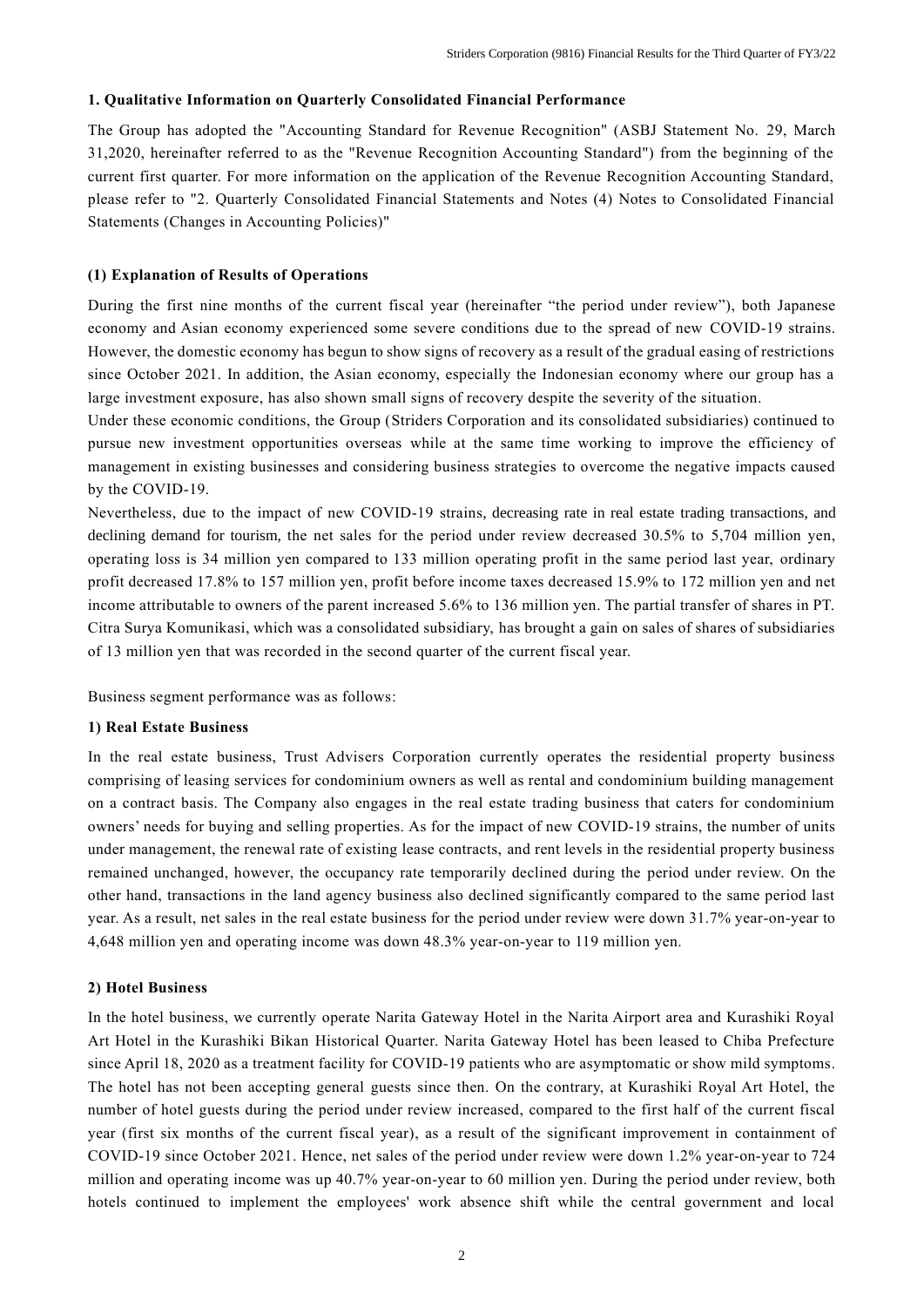governments continued to provide special measure subsidies, such as employment adjustment subsidies. As a result, a 47.7% year-on-year increase in subsidy income to 148 million yen was recorded.

### **3) Overseas Business**

Regarding the overseas business, Striders Global Investment Pte. Ltd. operates investment business in Singapore, and PT. Citra Surya Komunikasi operates an advertising agency business that caters mainly to Japanese companies in Indonesia. However, due to poor performance of the company, a partial transfer of shares was made and the company was excluded from the scope of consolidation in the second quarter of the current fiscal year. As a result, for the period under review, net sales in overseas business were down 87.7% year-on-year to 48 million yen and an operating loss of 82 million yen was recorded (compared with an operating loss of 5 million yen in the same period of the previous fiscal year), which remained almost unchanged from the second quarter of the current fiscal year.

As for the progress of the investment business in Striders Global Investment Pte. Ltd., the company invested in Roar Media, a digital media platform in Sri Lanka and Bangladesh in October 2018, which absorbed and merged its affiliate that operates exclusive advertising resale business for Meta in April 2021. The company also invested USD 100,000 into Indogen Capital Fund II, L.P., which selects promising startups in Indonesia and provides investment and management support in June 2021, and USD 75,000 into AGRITHMICS, a SaaS company that promotes the digitalization of the process of delivering harvests to commodity production factories for smallholder farmers in Sri Lanka in December 2021.

### **(2) Explanation of Financial Position**

### **Assets**

Current assets at the end of the period under review were  $\frac{1}{2}$ ,033 million, a decrease of  $\frac{1}{2}$  334 million from the end of the previous fiscal year. This was mainly due to a decrease of 116 million yen in cash and deposits of PT. Citra Surya Komunikasi, which was excluded from the scope of consolidation in the second quarter of the current fiscal year, and a decrease in liabilities of domestic group companies in the period under review, which resulted in a decrease of 303 million yen in cash and deposits. Non-current assets were 1,800 million yen, a decrease of 62 million yen from the end of the previous fiscal year. This was mainly due to a decrease of 42 million yen in buildings and structures (net amount).

As a result, total assets were 4,833 million yen, a decrease of 396 million yen from the end of the previous fiscal year.

## **Liabilities**

Current liabilities at the end of the period under review were 828 million yen, decreasing 223 million yen compared to the end of the previous fiscal year, mainly due to a decrease of 64 million yen in income tax payable and decrease of 33 million yen in deposits received. Non-current liabilities totaled 1,576 million yen, decreasing of 280 million yen from the end of the previous fiscal year. This was mainly due to a decrease of 90 million yen in long-term loans payable.

As a result, total liabilities amounted to 2,405 million yen, a decrease of 503 million yen from the end of the previous fiscal year.

### **Net assets**

Total net assets at the end of the period under review were 2,427 million yen, increasing 106 million yen compared to the end of the previous fiscal year. This was mainly due to the recording of 136 million yen in net income attributable to owners of parent and the fact that 25 million yen of dividends was paid from retained earnings.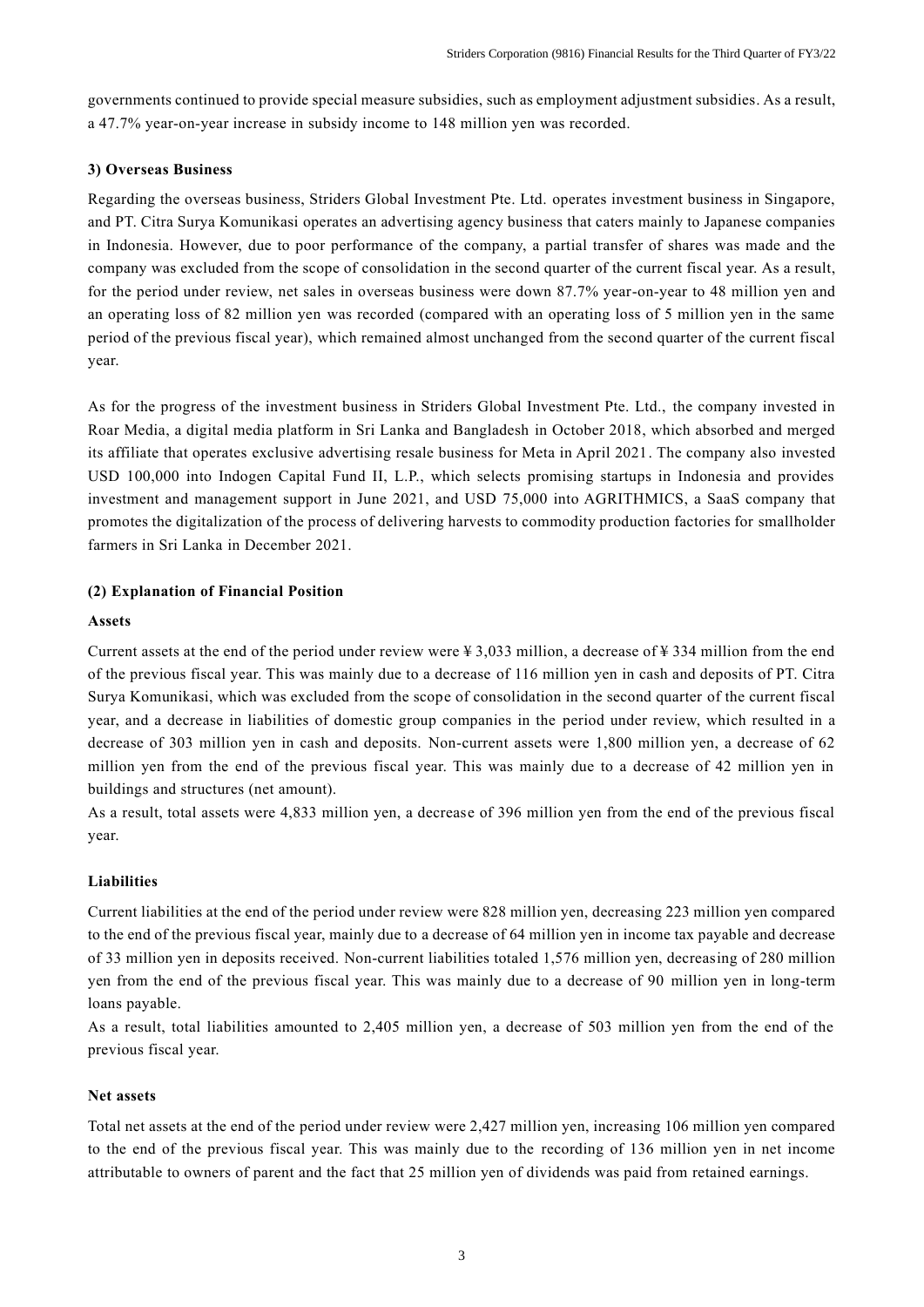As a result, the equity ratio was 49.7% (compared to 43.4% at the end of the previous fiscal year).

## **(3) Explanation of Consolidated Earnings Forecast and Other Forward-looking Statements**

With regard to the consolidated earnings forecast, we have revised the full-year consolidated earnings forecast announced in the "Notice Concerning Revision of Earnings Forecast" released on November 11, 2021. For details, please refer to the "Notice Concerning Revision of Earnings Forecast" released today.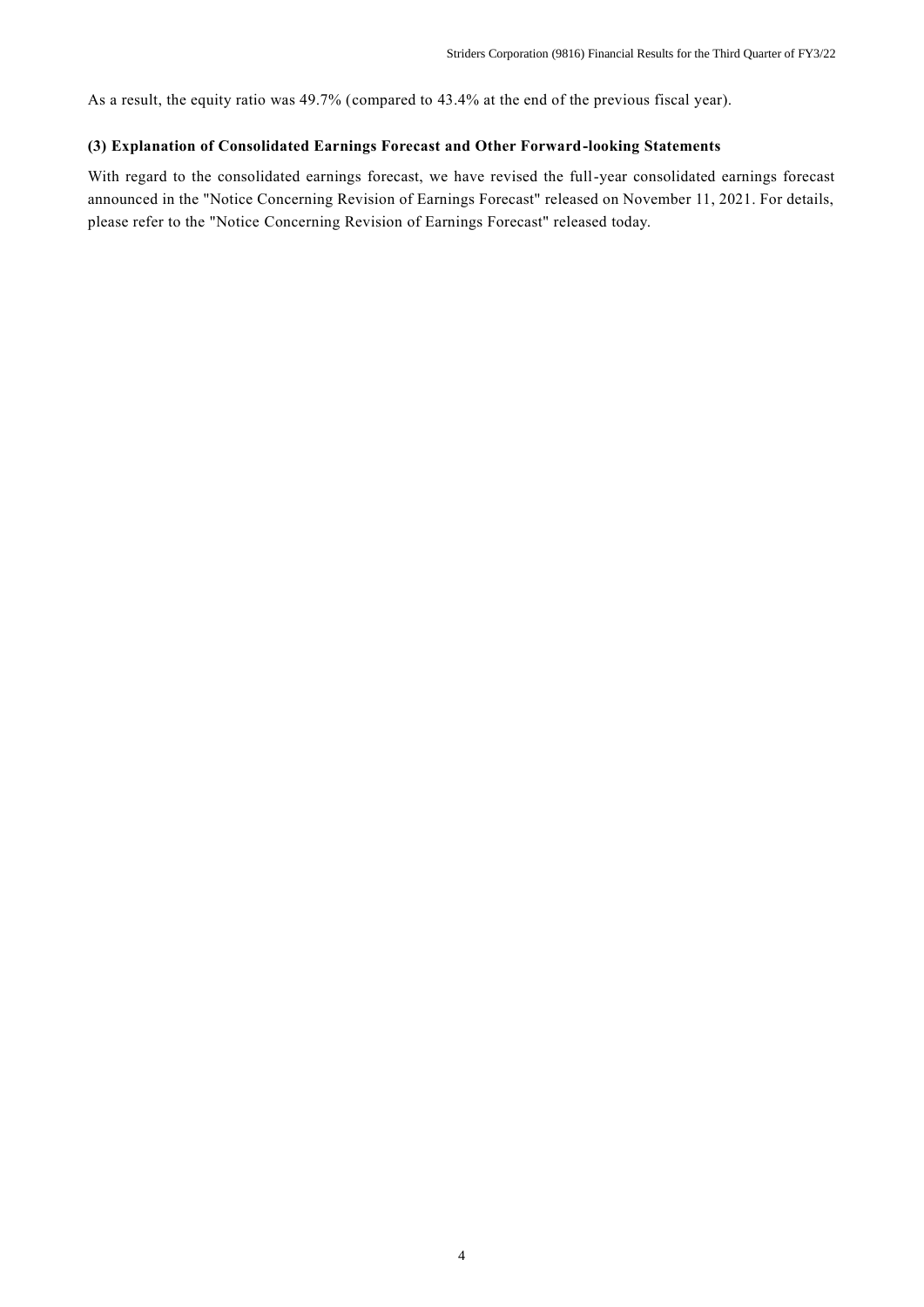# **2. Quarterly Consolidated Financial Statements and Notes**

# **(1) Quarterly Consolidated Balance Sheet**

|                                                     |                       | (Thousands of yen)      |
|-----------------------------------------------------|-----------------------|-------------------------|
|                                                     | FY3/21                | Third quarter of FY3/22 |
| Assets                                              | (As of Mar. 31, 2021) | (As of Dec. 31, 2021)   |
| Current assets                                      |                       |                         |
| Cash and deposits                                   | 2,894,896             | 2,590,949               |
| Accounts receivable-trade                           | 180,641               | 157,747                 |
| Securities                                          | 4,587                 | 439                     |
| Inventories                                         | 208,930               | 165,740                 |
| Other                                               | 108,093               | 120,982                 |
| Allowance for doubtful accounts                     | (29, 846)             | (2,662)                 |
| Total current assets                                | 3,367,302             | 3,033,195               |
|                                                     |                       |                         |
| Non-current assets                                  |                       |                         |
| Property, plant and equipment                       |                       |                         |
| Buildings and structures, net                       | 868,983               | 826,452                 |
| Land                                                | 348,663               | 348,663                 |
| Other, net                                          | 99,920                | 72,366                  |
| Total property, plant and equipment                 | 1,317,567             | 1,247,482               |
| Intangible assets                                   |                       |                         |
| Goodwill                                            | 107,619               | 101,527                 |
| Other                                               | 18,943                | 18,477                  |
| Total intangible assets                             | 126,562               | 120,005                 |
| Investments and other assets                        |                       |                         |
| Investment securities                               | 231,050               | 272,322                 |
| Shares of subsidiaries and associates               | 82,551                | 71,532                  |
| Deferred tax assets                                 | 28,593                | 16,360                  |
| Other                                               | 76,858                | 72,520                  |
| Allowance for doubtful accounts                     | (285)                 | (190)                   |
| Total investments and other assets                  | 418,768               | 432,544                 |
| Total non-current assets                            | 1,862,898             | 1,800,031               |
| Total assets                                        | 5,230,200             | 4,833,227               |
| Liabilities                                         |                       |                         |
| Current liabilities                                 |                       |                         |
| Accounts payable-trade                              | 124,036               | 105,111                 |
| Short-term borrowings                               | 11,512                | 10,000                  |
| Current portion of bonds                            | 60,000                | 60,000                  |
| Current portion of long-term borrowings             | 150,376               | 128,488                 |
| Unearned revenue                                    | 185,212               | 169,285                 |
| Accrued expenses                                    | 78,748                | 96,827                  |
| Accounts payable-other                              | 72,661                | 52,836                  |
| Income taxes payable                                | 75,442                | 11,048                  |
| Provision for bonuses                               | 27,712                | 8,337                   |
| Deposits received                                   | 123,880               | 90,710                  |
| Interest rate swaps                                 | 15,017                | 9,752                   |
| Other                                               | 126,944               | 86,068                  |
| Total current liabilities                           | 1,051,545             | 828,465                 |
|                                                     |                       |                         |
| Non-current liabilities                             | 260,000               | 210,000                 |
| Bonds payable                                       |                       |                         |
| Long-term borrowings                                | 1,109,224             | 1,018,461               |
| Retirement benefit liability                        | 61,805                | 10,821                  |
| Long-term leasehold and guarantee deposits received | 192,470               | 163,331                 |
| Deferred tax liabilities                            | 159,126               | 154,915                 |
| Other                                               | 74,969                | 19,466                  |
| Total non-current liabilities                       | 1,857,595             | 1,576,995               |
| Total liabilities                                   | 2,909,140             | 2,405,461               |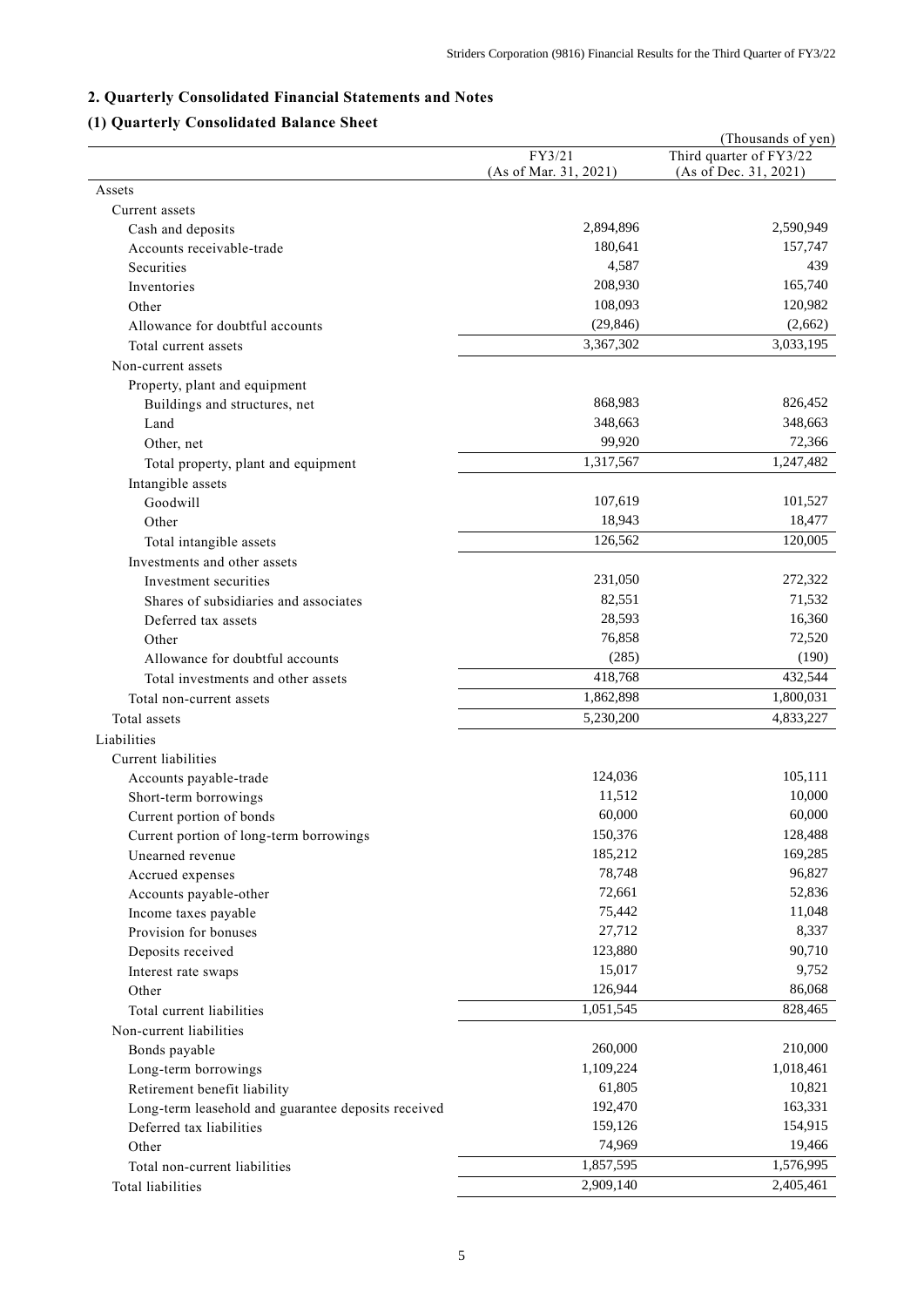|                                                       |                       | (Thousands of yen)      |
|-------------------------------------------------------|-----------------------|-------------------------|
|                                                       | FY3/21                | Third quarter of FY3/22 |
|                                                       | (As of Mar. 31, 2021) | (As of Dec. 31, 2021)   |
| Net assets                                            |                       |                         |
| Shareholders' equity                                  |                       |                         |
| Share capital                                         | 1,585,938             | 1,585,938               |
| Capital surplus                                       | 109,730               | 109,730                 |
| Retained earnings                                     | 732,817               | 847,050                 |
| Treasury shares                                       | (144, 848)            | (144, 848)              |
| Total shareholders' equity                            | 2,283,637             | 2,397,870               |
| Accumulated other comprehensive income                |                       |                         |
| Valuation difference on available-for-sale securities | 8,599                 | 9,543                   |
| Deferred gains or losses on hedges                    | (14, 834)             | (9,660)                 |
| Foreign currency translation adjustment               | (2,373)               | 4,165                   |
| Remeasurements of defined benefit plans               | (5,815)               |                         |
| Total accumulated other comprehensive income          | (14, 424)             | 4,048                   |
| Share acquisition rights                              | 3,375                 | 3,375                   |
| Non-controlling interests                             | 48,471                | 22,472                  |
| Total net assets                                      | 2,321,059             | 2,427,766               |
| Total liabilities and net assets                      | 5,230,200             | 4,833,227               |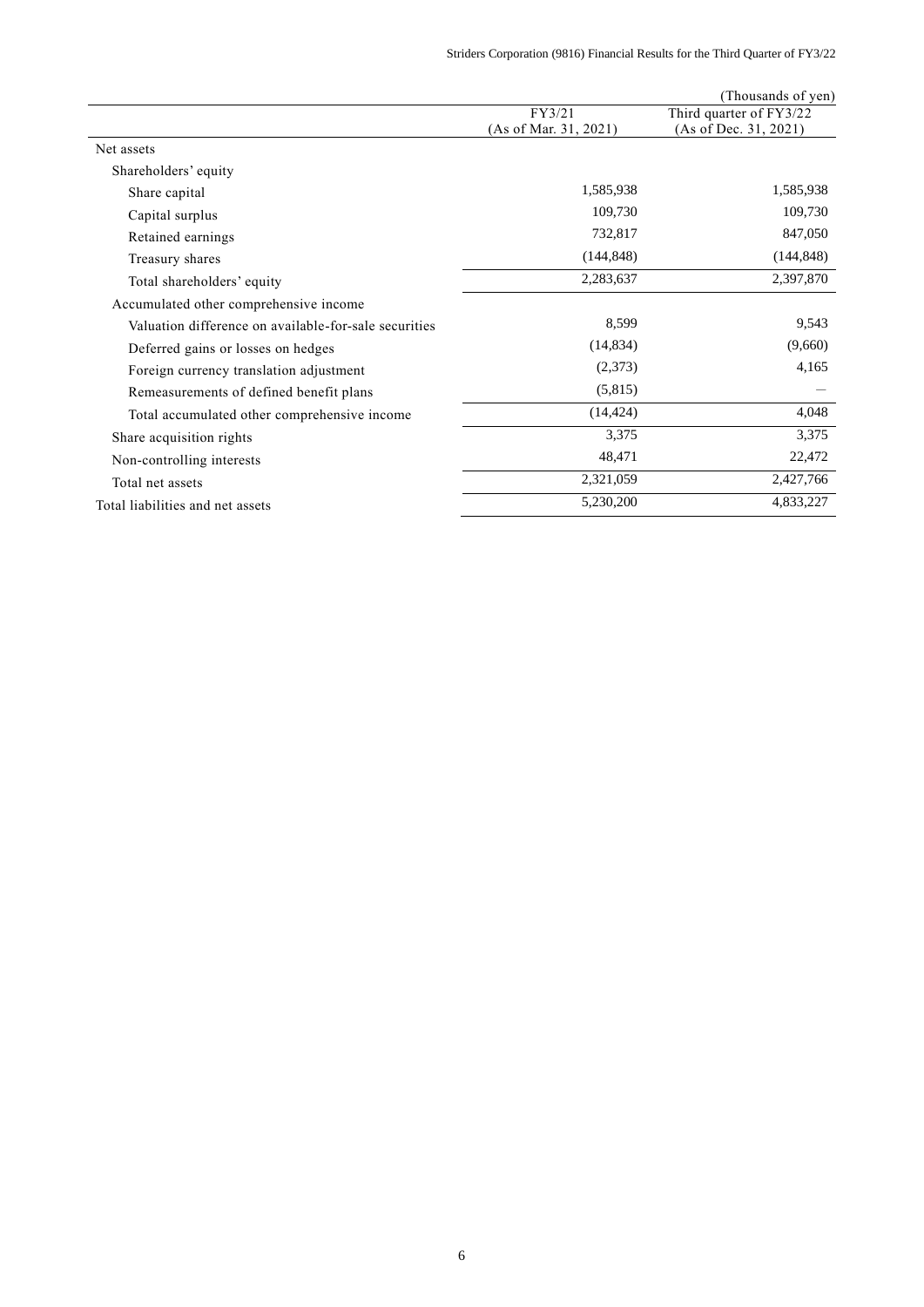# **(2) Quarterly Consolidated Statements of Income and Comprehensive Income**

# **Quarterly Consolidated Statement of Income**

## **(For the Nine-month Period)**

|                                                                 |                                               | (Thousands of yen)                            |
|-----------------------------------------------------------------|-----------------------------------------------|-----------------------------------------------|
|                                                                 | First nine months of FY3/21                   | First nine months of FY3/22                   |
|                                                                 | $(Apr. 1, 2020 - Dec. 31, 2020)$<br>8,213,191 | $(Apr. 1, 2021 - Dec. 31, 2021)$<br>5,704,754 |
| Net sales                                                       | 6,652,449                                     | 4,363,564                                     |
| Cost of sales                                                   |                                               |                                               |
| Gross profit                                                    | 1,560,742                                     | 1,341,190                                     |
| Selling, general and administrative expenses                    | 1,426,930                                     | 1,375,194                                     |
| Operating profit                                                | 133,811                                       | (34,004)                                      |
| Non-operating income                                            |                                               |                                               |
| Interest income                                                 | 2,072                                         | 855                                           |
| Dividend income                                                 | 272                                           | 1                                             |
| Commission income                                               | 27,552                                        | 29,772                                        |
| Gain on sales of securities                                     | 926                                           | 1,017                                         |
| Foreign exchange gains                                          |                                               | 4,650                                         |
| Share of profit of entities accounted for using equity          |                                               | 2,480                                         |
| method                                                          | 100,462                                       | 148,372                                       |
| Subsidy income                                                  |                                               |                                               |
| Other                                                           | 6,507                                         | 22,322                                        |
| Total non-operating income                                      | 137,794                                       | 209,472                                       |
| Non-operating expenses                                          |                                               |                                               |
| Interest expenses                                               | 11,307                                        | 11,161                                        |
| Interest on bonds                                               | 1,869                                         | 1,592                                         |
| Share of loss of entities accounted for using equity<br>method  | 53,762                                        |                                               |
| Bond issuance cost                                              |                                               |                                               |
| Foreign exchange losses                                         | 9,482                                         |                                               |
| Other                                                           | 3,182                                         | 4,848                                         |
| Total non-operating expenses                                    | 79,604                                        | 17,602                                        |
| Ordinary profit                                                 | 192,001                                       | 157,865                                       |
| Extraordinary income                                            |                                               |                                               |
| Gain on sales of shares of subsidiaries and associates          | 6,157                                         | 13,284                                        |
| Gain on change in equity                                        | 4,958                                         |                                               |
| Gain on bad debts recovered                                     |                                               | 1,539                                         |
| Total extraordinary income                                      | 11,116                                        | 14,824                                        |
| Extraordinary losses                                            |                                               |                                               |
| Loss on sale of non-current assets                              |                                               | 292                                           |
| Loss on retirement of non-current assets                        | 778                                           |                                               |
| Loss on valuation of shares of subsidiaries and                 |                                               | 127                                           |
| associates                                                      |                                               |                                               |
| Other                                                           | 33                                            |                                               |
| Total extraordinary losses                                      | 811                                           | 419                                           |
| before<br>dividend<br>Profit<br>distributions<br>from<br>silent | 202,306                                       | 172,270                                       |
| partnerships and income taxes                                   |                                               |                                               |
| Dividend distributions from silent partnerships                 | (2,527)                                       |                                               |
| Profit before income taxes                                      | 204,833                                       | 172,270                                       |
| Income taxes-current                                            | 81,885                                        | 67,072                                        |
| Income taxes-deferred                                           | (4,266)                                       | (4,210)                                       |
| Total income taxes                                              | 77,618                                        | 62,862                                        |
|                                                                 |                                               |                                               |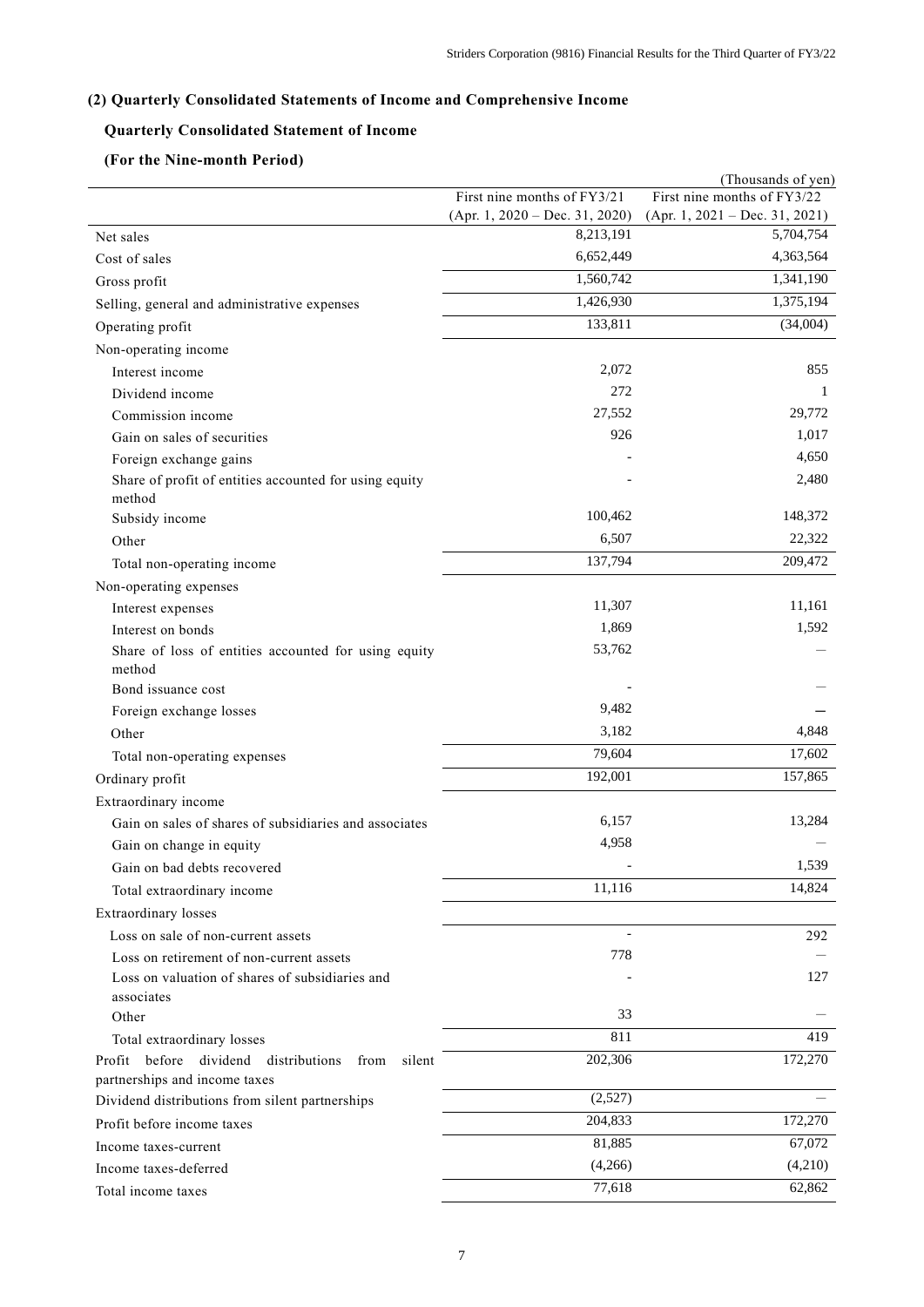Striders Corporation (9816) Financial Results for the Third Quarter of FY3/22

| Profit                                           | 127.214 | 109.408   |
|--------------------------------------------------|---------|-----------|
| Profit attributable to non-controlling interests | (1,656) | (26, 724) |
| Profit attributable to owners of parent          | 128.871 | 136.133   |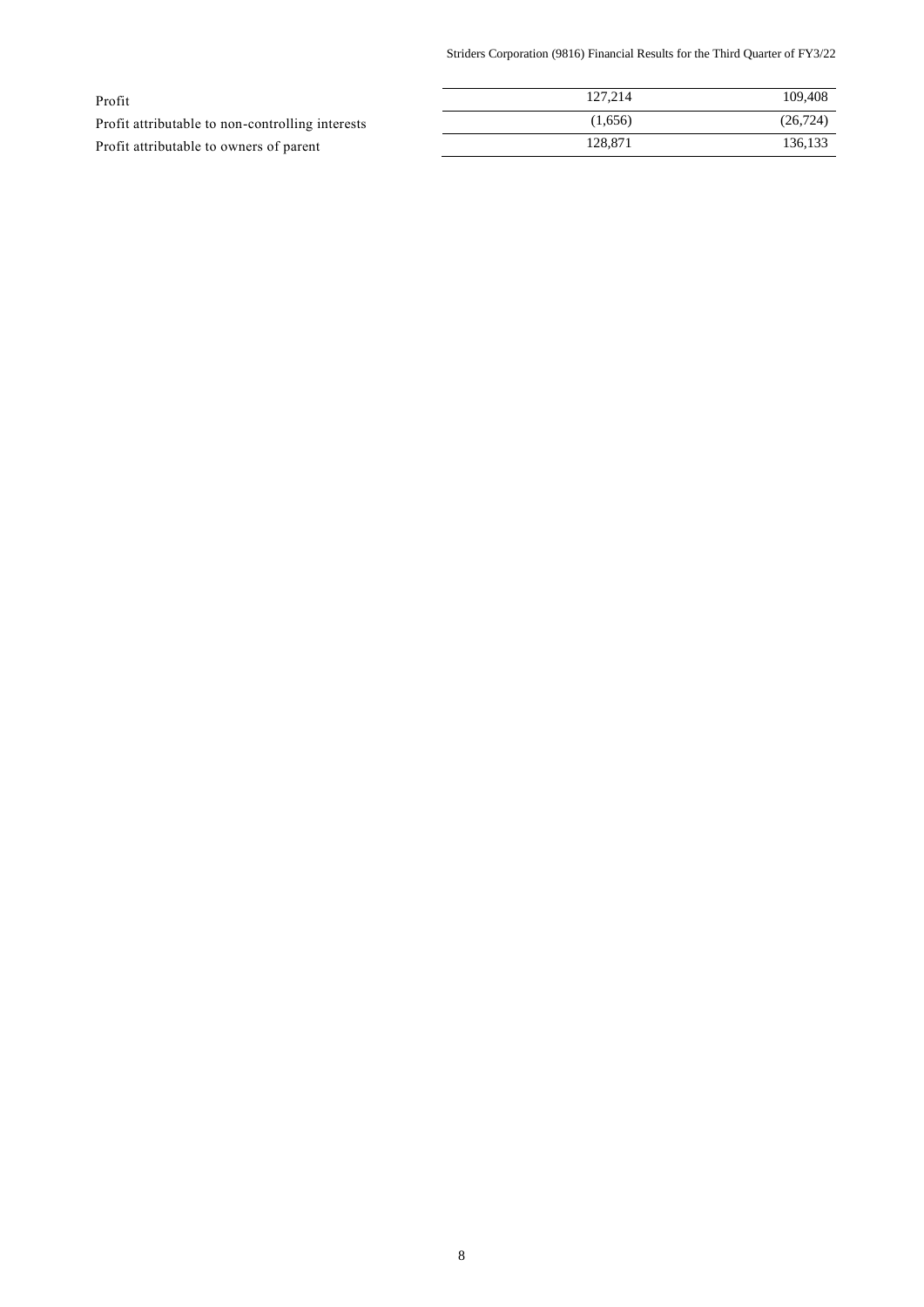# **Quarterly Consolidated Statement of Comprehensive Income**

# **(For the Nine-month Period)**

|                                                       |                                  | (Thousands of yen)               |
|-------------------------------------------------------|----------------------------------|----------------------------------|
|                                                       | First nine months of FY3/21      | First nine months of FY3/22      |
|                                                       | $(Apr. 1, 2020 - Dec. 31, 2020)$ | $(Apr. 1, 2021 - Dec. 31, 2021)$ |
| Profit                                                | 127,214                          | 109,408                          |
| Other comprehensive income                            |                                  |                                  |
| Valuation difference on available-for-sale securities | 2,313                            | 3,774                            |
| Deferred gains or losses on hedges                    | 4,742                            | 5,173                            |
| Foreign currency translation adjustment               | (7,880)                          | 4,038                            |
| Remeasurements of defined benefit plans, net of tax   | 2,062                            | 4,523                            |
| Total other comprehensive income                      | 1,237                            | 17,509                           |
| Comprehensive income                                  | 128,452                          | 126,918                          |
| Comprehensive income attributable to:                 |                                  |                                  |
| Owners of parent                                      | 132,413                          | 152,918                          |
| Non-controlling interests                             | (3,960)                          | (25,999)                         |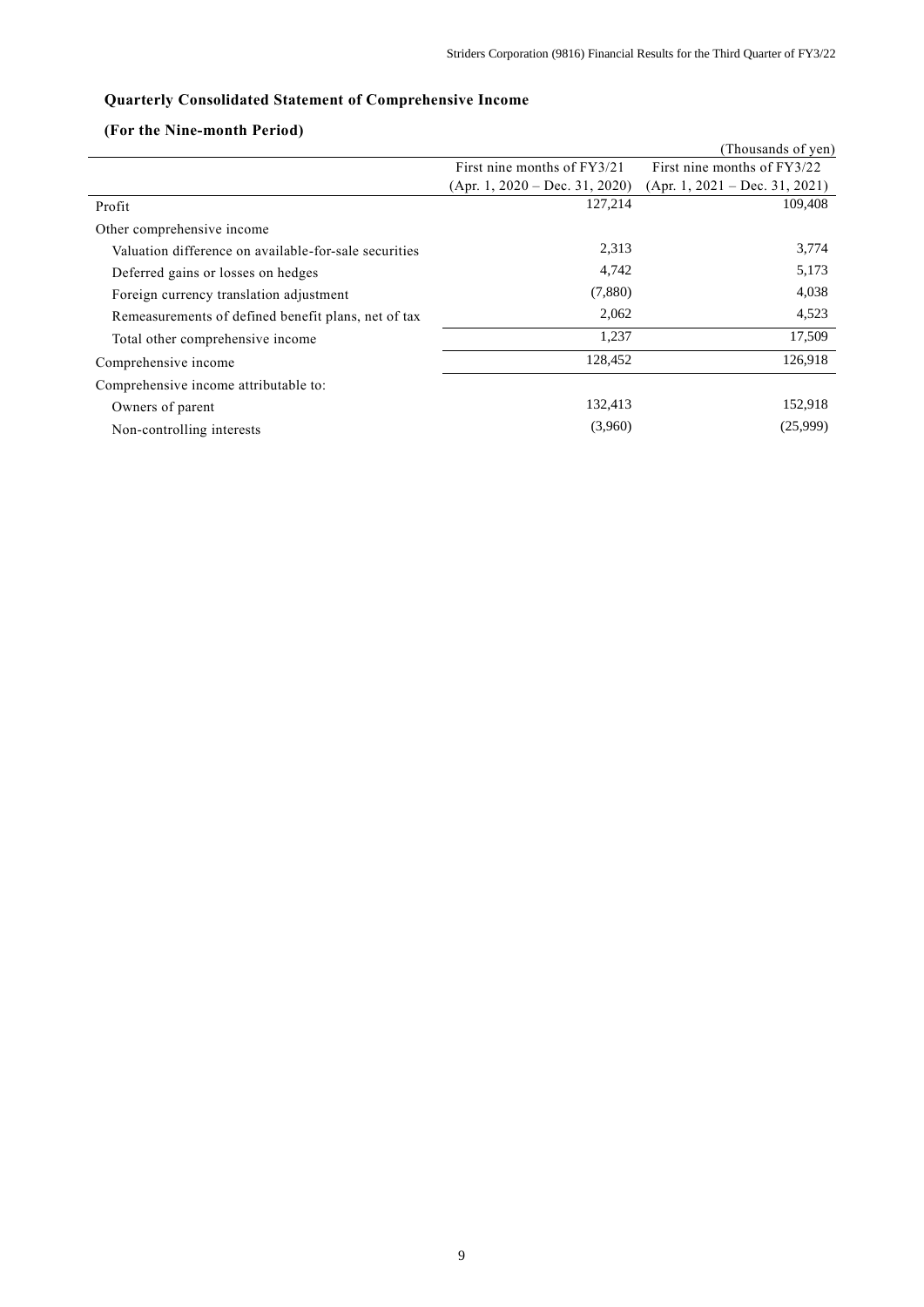### **(3) Notes to Quarterly Consolidated Financial Statements**

### **Going Concern Assumption**

Not applicable.

## **Significant Changes in Shareholders' Equity**

Not applicable.

### **Changes in Accounting Policies**

The Company has adopted the "Accounting Standard for Revenue Recognition" (ASBJ Statement No. 29, March 31, 2020, hereinafter referred to as the "Revenue Recognition Accounting Standard") from the beginning of the first quarter of the current fiscal year and recognizes revenue at the amount expected to be received in exchange for the promised goods or services when control of the goods or services is transferred to the customer. For the application of the revenue recognition accounting standard, the Company has followed the transition al treatment prescribed in the proviso of Paragraph 84 of the revenue recognition accounting standard, and the cumulative effect of retroactively applying the new accounting policy prior to the beginning of the current first quarter has been added to or deducted from retained earnings at the beginning of the current first quarter, and the new accounting policy has been applied from the relevant beginning balance.

As a result, there is no impact on profit and loss for the first nine months of the current fiscal year or on the balance of retained earnings at the beginning of the current fiscal year.

In addition, in accordance with the transitional treatment prescribed in Paragraph 28 -15 of the "Accounting Standard for Quarterly Financial Reporting" (ASBJ Statement No. 12, March 31, 2020), the Company has not presented information on revenues from contracts with customers broken down for the first nine months of the previous fiscal year.

### **Additional Information**

(Accounting estimate due to the impact of the COVID-19 pandemic)

There has been no significant change in the assumptions regarding the impact of COVID-19 pandemic as described in the Annual Securities Report for the previous fiscal year.

### **Segment and Other Information**

### Segment information

I. First nine months of FY3/21 (Apr. 1, 2020 – Dec. 31, 2020)

Information related to net sales and profit or loss for each reportable segment (Thousands of yen)

|                                      | Reportable segment             |                          |                             |           |                   |                     | Amount shown           |                                                                 |
|--------------------------------------|--------------------------------|--------------------------|-----------------------------|-----------|-------------------|---------------------|------------------------|-----------------------------------------------------------------|
|                                      | Real Estate<br><b>Business</b> | Hotel<br><b>Business</b> | Overseas<br><b>Business</b> | Subtotal  | Other<br>(Note 1) | Total               | Adjustment<br>(Note 2) | on quarterly<br>consolidated<br>statement of<br>income (Note 3) |
| Net sales                            |                                |                          |                             |           |                   |                     |                        |                                                                 |
| External sales                       | 6,801,922                      | 732,874                  | 397.561                     | 7,932,358 |                   | 280,833 8,213,191   |                        | 8,213,191                                                       |
| Inter-segment sales<br>and transfers |                                | 240                      |                             | 240       |                   | 240                 | (240)                  |                                                                 |
| Total                                | 6,801,922                      | 733,115                  | 397,561                     | 7,932,599 |                   | 280,833   8,213,432 | (240)                  | 8,213,191                                                       |
| Segment profit (loss)                | 231,812                        | 42,650                   | (5,245)                     | 269,217   | 13.025            | 282,243             | (148, 432)             | 133,811                                                         |

Notes: 1. The "Other" segment consists of activities that are not included in any of the reportable segments, and includes the information technology business and the food business.

2. The negative adjustment of 148,432 thousand yen to segment profit (loss) is mainly personnel and other expenses for administrative departments.

3. Segment profit (loss) is adjusted with operating profit shown on the quarterly consolidated statement of income.